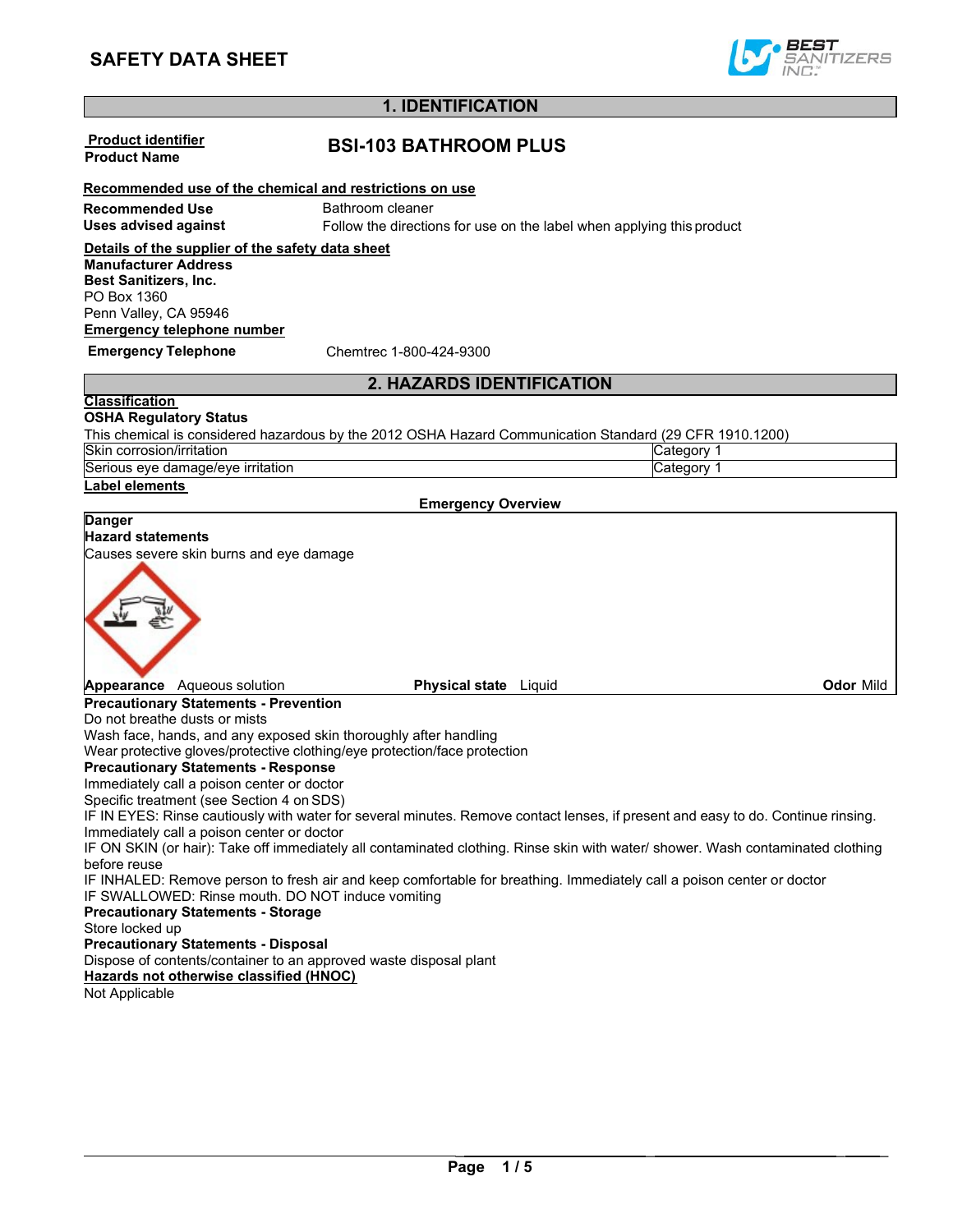| 3. COMPOSITION/INFORMATION ON INGREDIENTS<br><b>Chemical Name</b><br><b>CAS No.</b><br>weight-%<br>7732-18-5<br>Water<br>86-91<br>Trade Secret 1<br>$2 - 6$<br>Proprietary<br>$79 - 14 - 1$<br>Hydroxy acetic acid<br>$2 - 5$<br>34590-94-8<br>$1-5$<br>Dipropylene glycol monomethyl ether<br><b>Trade Secret 2</b><br>Proprietary<br>< 1<br>*The exact percentage (concentration) of composition has been withheld as a trade secret.<br><b>4. FIRST AID MEASURES</b><br><b>First aid measures</b><br>Hold eye open and rinse slowly and gently with water for 15-20 minutes. Remove contact lenses if<br>Eye contact<br>present, after first 5 minutes, then continue rinsing eye. Seek immediate medical attention/advice.<br>Wash off immediately with soap and plenty of water while removing all contaminated clothes and<br><b>Skin contact</b><br>shoes. Wash contaminated clothing and shoes before reuse. For severe burns, immediate medical<br>attention is required.<br>Remove to fresh air. Immediate medical attention is not required. Consult a physician if necessary.<br>Do NOT induce vomiting. Drink plenty of water. Never give anything by mouth to an unconscious<br>person. Call a physician immediately.<br>Most important symptoms and effects, both acute and delayed<br>See Section 11 for symptom information.<br><b>Symptoms</b><br>hdication of any immediate medical attention and special treatment needed<br>Note to physicians<br>Treat symptomatically.<br><b>5. FIRE-FIGHTING MEASURES</b><br>Suitable extinguishing media<br>Dry chemical. Water spray (fog). Carbon dioxide (CO2). Foam.<br>Unsuitable extinguishing media<br>No information available.<br>Specific hazards arising from the chemical<br>No information available.<br><b>Hazardous combustion products</b><br>Carbon monoxide. Carbon dioxide (CO2).<br><b>Explosion data</b><br><b>Sensitivity to Mechanical Impact</b><br>None.<br><b>Sensitivity to Static Discharge</b><br>None.<br>Protective equipment and precautions for firefighters<br>As in any fire, wear self-contained breathing apparatus pressure-demand, MSHA/NIOSH (approved or equivalent) and full<br>protective gear. Cool containers with flooding quantities of water until well after fire is out. Non-combustible, substance itself does<br>not burn but may decompose upon heating to produce corrosive and/or toxic fumes.<br><b>6. ACCIDENTAL RELEASE MEASURES</b><br>Personal precautions, protective equipment, and emergency procedures<br><b>Personal precautions</b><br>Use personal protection recommended in Section 8. Ensure adequate ventilation, especially<br>in confined areas.<br>For emergency responders<br>Isolate area. Keep unnecessary personnel away.<br><b>Environmental precautions</b><br><b>Environmental precautions</b><br>See Section 12 for additional ecological information. Prevent entry into waterways, sewers, |  |  |  |  |
|----------------------------------------------------------------------------------------------------------------------------------------------------------------------------------------------------------------------------------------------------------------------------------------------------------------------------------------------------------------------------------------------------------------------------------------------------------------------------------------------------------------------------------------------------------------------------------------------------------------------------------------------------------------------------------------------------------------------------------------------------------------------------------------------------------------------------------------------------------------------------------------------------------------------------------------------------------------------------------------------------------------------------------------------------------------------------------------------------------------------------------------------------------------------------------------------------------------------------------------------------------------------------------------------------------------------------------------------------------------------------------------------------------------------------------------------------------------------------------------------------------------------------------------------------------------------------------------------------------------------------------------------------------------------------------------------------------------------------------------------------------------------------------------------------------------------------------------------------------------------------------------------------------------------------------------------------------------------------------------------------------------------------------------------------------------------------------------------------------------------------------------------------------------------------------------------------------------------------------------------------------------------------------------------------------------------------------------------------------------------------------------------------------------------------------------------------------------------------------------------------------------------------------------------------------------------------------------------------------------------------------------------------------------------------------------------------------------------------------------------------------------------------------------------------------------------------------------------------------------------------------------------------------------------------------------|--|--|--|--|
|                                                                                                                                                                                                                                                                                                                                                                                                                                                                                                                                                                                                                                                                                                                                                                                                                                                                                                                                                                                                                                                                                                                                                                                                                                                                                                                                                                                                                                                                                                                                                                                                                                                                                                                                                                                                                                                                                                                                                                                                                                                                                                                                                                                                                                                                                                                                                                                                                                                                                                                                                                                                                                                                                                                                                                                                                                                                                                                                        |  |  |  |  |
|                                                                                                                                                                                                                                                                                                                                                                                                                                                                                                                                                                                                                                                                                                                                                                                                                                                                                                                                                                                                                                                                                                                                                                                                                                                                                                                                                                                                                                                                                                                                                                                                                                                                                                                                                                                                                                                                                                                                                                                                                                                                                                                                                                                                                                                                                                                                                                                                                                                                                                                                                                                                                                                                                                                                                                                                                                                                                                                                        |  |  |  |  |
|                                                                                                                                                                                                                                                                                                                                                                                                                                                                                                                                                                                                                                                                                                                                                                                                                                                                                                                                                                                                                                                                                                                                                                                                                                                                                                                                                                                                                                                                                                                                                                                                                                                                                                                                                                                                                                                                                                                                                                                                                                                                                                                                                                                                                                                                                                                                                                                                                                                                                                                                                                                                                                                                                                                                                                                                                                                                                                                                        |  |  |  |  |
|                                                                                                                                                                                                                                                                                                                                                                                                                                                                                                                                                                                                                                                                                                                                                                                                                                                                                                                                                                                                                                                                                                                                                                                                                                                                                                                                                                                                                                                                                                                                                                                                                                                                                                                                                                                                                                                                                                                                                                                                                                                                                                                                                                                                                                                                                                                                                                                                                                                                                                                                                                                                                                                                                                                                                                                                                                                                                                                                        |  |  |  |  |
|                                                                                                                                                                                                                                                                                                                                                                                                                                                                                                                                                                                                                                                                                                                                                                                                                                                                                                                                                                                                                                                                                                                                                                                                                                                                                                                                                                                                                                                                                                                                                                                                                                                                                                                                                                                                                                                                                                                                                                                                                                                                                                                                                                                                                                                                                                                                                                                                                                                                                                                                                                                                                                                                                                                                                                                                                                                                                                                                        |  |  |  |  |
|                                                                                                                                                                                                                                                                                                                                                                                                                                                                                                                                                                                                                                                                                                                                                                                                                                                                                                                                                                                                                                                                                                                                                                                                                                                                                                                                                                                                                                                                                                                                                                                                                                                                                                                                                                                                                                                                                                                                                                                                                                                                                                                                                                                                                                                                                                                                                                                                                                                                                                                                                                                                                                                                                                                                                                                                                                                                                                                                        |  |  |  |  |
|                                                                                                                                                                                                                                                                                                                                                                                                                                                                                                                                                                                                                                                                                                                                                                                                                                                                                                                                                                                                                                                                                                                                                                                                                                                                                                                                                                                                                                                                                                                                                                                                                                                                                                                                                                                                                                                                                                                                                                                                                                                                                                                                                                                                                                                                                                                                                                                                                                                                                                                                                                                                                                                                                                                                                                                                                                                                                                                                        |  |  |  |  |
|                                                                                                                                                                                                                                                                                                                                                                                                                                                                                                                                                                                                                                                                                                                                                                                                                                                                                                                                                                                                                                                                                                                                                                                                                                                                                                                                                                                                                                                                                                                                                                                                                                                                                                                                                                                                                                                                                                                                                                                                                                                                                                                                                                                                                                                                                                                                                                                                                                                                                                                                                                                                                                                                                                                                                                                                                                                                                                                                        |  |  |  |  |
|                                                                                                                                                                                                                                                                                                                                                                                                                                                                                                                                                                                                                                                                                                                                                                                                                                                                                                                                                                                                                                                                                                                                                                                                                                                                                                                                                                                                                                                                                                                                                                                                                                                                                                                                                                                                                                                                                                                                                                                                                                                                                                                                                                                                                                                                                                                                                                                                                                                                                                                                                                                                                                                                                                                                                                                                                                                                                                                                        |  |  |  |  |
| <b>Inhalation</b><br>Ingestion                                                                                                                                                                                                                                                                                                                                                                                                                                                                                                                                                                                                                                                                                                                                                                                                                                                                                                                                                                                                                                                                                                                                                                                                                                                                                                                                                                                                                                                                                                                                                                                                                                                                                                                                                                                                                                                                                                                                                                                                                                                                                                                                                                                                                                                                                                                                                                                                                                                                                                                                                                                                                                                                                                                                                                                                                                                                                                         |  |  |  |  |
|                                                                                                                                                                                                                                                                                                                                                                                                                                                                                                                                                                                                                                                                                                                                                                                                                                                                                                                                                                                                                                                                                                                                                                                                                                                                                                                                                                                                                                                                                                                                                                                                                                                                                                                                                                                                                                                                                                                                                                                                                                                                                                                                                                                                                                                                                                                                                                                                                                                                                                                                                                                                                                                                                                                                                                                                                                                                                                                                        |  |  |  |  |
|                                                                                                                                                                                                                                                                                                                                                                                                                                                                                                                                                                                                                                                                                                                                                                                                                                                                                                                                                                                                                                                                                                                                                                                                                                                                                                                                                                                                                                                                                                                                                                                                                                                                                                                                                                                                                                                                                                                                                                                                                                                                                                                                                                                                                                                                                                                                                                                                                                                                                                                                                                                                                                                                                                                                                                                                                                                                                                                                        |  |  |  |  |
|                                                                                                                                                                                                                                                                                                                                                                                                                                                                                                                                                                                                                                                                                                                                                                                                                                                                                                                                                                                                                                                                                                                                                                                                                                                                                                                                                                                                                                                                                                                                                                                                                                                                                                                                                                                                                                                                                                                                                                                                                                                                                                                                                                                                                                                                                                                                                                                                                                                                                                                                                                                                                                                                                                                                                                                                                                                                                                                                        |  |  |  |  |
|                                                                                                                                                                                                                                                                                                                                                                                                                                                                                                                                                                                                                                                                                                                                                                                                                                                                                                                                                                                                                                                                                                                                                                                                                                                                                                                                                                                                                                                                                                                                                                                                                                                                                                                                                                                                                                                                                                                                                                                                                                                                                                                                                                                                                                                                                                                                                                                                                                                                                                                                                                                                                                                                                                                                                                                                                                                                                                                                        |  |  |  |  |
|                                                                                                                                                                                                                                                                                                                                                                                                                                                                                                                                                                                                                                                                                                                                                                                                                                                                                                                                                                                                                                                                                                                                                                                                                                                                                                                                                                                                                                                                                                                                                                                                                                                                                                                                                                                                                                                                                                                                                                                                                                                                                                                                                                                                                                                                                                                                                                                                                                                                                                                                                                                                                                                                                                                                                                                                                                                                                                                                        |  |  |  |  |
|                                                                                                                                                                                                                                                                                                                                                                                                                                                                                                                                                                                                                                                                                                                                                                                                                                                                                                                                                                                                                                                                                                                                                                                                                                                                                                                                                                                                                                                                                                                                                                                                                                                                                                                                                                                                                                                                                                                                                                                                                                                                                                                                                                                                                                                                                                                                                                                                                                                                                                                                                                                                                                                                                                                                                                                                                                                                                                                                        |  |  |  |  |
|                                                                                                                                                                                                                                                                                                                                                                                                                                                                                                                                                                                                                                                                                                                                                                                                                                                                                                                                                                                                                                                                                                                                                                                                                                                                                                                                                                                                                                                                                                                                                                                                                                                                                                                                                                                                                                                                                                                                                                                                                                                                                                                                                                                                                                                                                                                                                                                                                                                                                                                                                                                                                                                                                                                                                                                                                                                                                                                                        |  |  |  |  |
|                                                                                                                                                                                                                                                                                                                                                                                                                                                                                                                                                                                                                                                                                                                                                                                                                                                                                                                                                                                                                                                                                                                                                                                                                                                                                                                                                                                                                                                                                                                                                                                                                                                                                                                                                                                                                                                                                                                                                                                                                                                                                                                                                                                                                                                                                                                                                                                                                                                                                                                                                                                                                                                                                                                                                                                                                                                                                                                                        |  |  |  |  |
|                                                                                                                                                                                                                                                                                                                                                                                                                                                                                                                                                                                                                                                                                                                                                                                                                                                                                                                                                                                                                                                                                                                                                                                                                                                                                                                                                                                                                                                                                                                                                                                                                                                                                                                                                                                                                                                                                                                                                                                                                                                                                                                                                                                                                                                                                                                                                                                                                                                                                                                                                                                                                                                                                                                                                                                                                                                                                                                                        |  |  |  |  |
|                                                                                                                                                                                                                                                                                                                                                                                                                                                                                                                                                                                                                                                                                                                                                                                                                                                                                                                                                                                                                                                                                                                                                                                                                                                                                                                                                                                                                                                                                                                                                                                                                                                                                                                                                                                                                                                                                                                                                                                                                                                                                                                                                                                                                                                                                                                                                                                                                                                                                                                                                                                                                                                                                                                                                                                                                                                                                                                                        |  |  |  |  |
|                                                                                                                                                                                                                                                                                                                                                                                                                                                                                                                                                                                                                                                                                                                                                                                                                                                                                                                                                                                                                                                                                                                                                                                                                                                                                                                                                                                                                                                                                                                                                                                                                                                                                                                                                                                                                                                                                                                                                                                                                                                                                                                                                                                                                                                                                                                                                                                                                                                                                                                                                                                                                                                                                                                                                                                                                                                                                                                                        |  |  |  |  |
|                                                                                                                                                                                                                                                                                                                                                                                                                                                                                                                                                                                                                                                                                                                                                                                                                                                                                                                                                                                                                                                                                                                                                                                                                                                                                                                                                                                                                                                                                                                                                                                                                                                                                                                                                                                                                                                                                                                                                                                                                                                                                                                                                                                                                                                                                                                                                                                                                                                                                                                                                                                                                                                                                                                                                                                                                                                                                                                                        |  |  |  |  |
|                                                                                                                                                                                                                                                                                                                                                                                                                                                                                                                                                                                                                                                                                                                                                                                                                                                                                                                                                                                                                                                                                                                                                                                                                                                                                                                                                                                                                                                                                                                                                                                                                                                                                                                                                                                                                                                                                                                                                                                                                                                                                                                                                                                                                                                                                                                                                                                                                                                                                                                                                                                                                                                                                                                                                                                                                                                                                                                                        |  |  |  |  |
|                                                                                                                                                                                                                                                                                                                                                                                                                                                                                                                                                                                                                                                                                                                                                                                                                                                                                                                                                                                                                                                                                                                                                                                                                                                                                                                                                                                                                                                                                                                                                                                                                                                                                                                                                                                                                                                                                                                                                                                                                                                                                                                                                                                                                                                                                                                                                                                                                                                                                                                                                                                                                                                                                                                                                                                                                                                                                                                                        |  |  |  |  |
|                                                                                                                                                                                                                                                                                                                                                                                                                                                                                                                                                                                                                                                                                                                                                                                                                                                                                                                                                                                                                                                                                                                                                                                                                                                                                                                                                                                                                                                                                                                                                                                                                                                                                                                                                                                                                                                                                                                                                                                                                                                                                                                                                                                                                                                                                                                                                                                                                                                                                                                                                                                                                                                                                                                                                                                                                                                                                                                                        |  |  |  |  |
|                                                                                                                                                                                                                                                                                                                                                                                                                                                                                                                                                                                                                                                                                                                                                                                                                                                                                                                                                                                                                                                                                                                                                                                                                                                                                                                                                                                                                                                                                                                                                                                                                                                                                                                                                                                                                                                                                                                                                                                                                                                                                                                                                                                                                                                                                                                                                                                                                                                                                                                                                                                                                                                                                                                                                                                                                                                                                                                                        |  |  |  |  |
|                                                                                                                                                                                                                                                                                                                                                                                                                                                                                                                                                                                                                                                                                                                                                                                                                                                                                                                                                                                                                                                                                                                                                                                                                                                                                                                                                                                                                                                                                                                                                                                                                                                                                                                                                                                                                                                                                                                                                                                                                                                                                                                                                                                                                                                                                                                                                                                                                                                                                                                                                                                                                                                                                                                                                                                                                                                                                                                                        |  |  |  |  |
|                                                                                                                                                                                                                                                                                                                                                                                                                                                                                                                                                                                                                                                                                                                                                                                                                                                                                                                                                                                                                                                                                                                                                                                                                                                                                                                                                                                                                                                                                                                                                                                                                                                                                                                                                                                                                                                                                                                                                                                                                                                                                                                                                                                                                                                                                                                                                                                                                                                                                                                                                                                                                                                                                                                                                                                                                                                                                                                                        |  |  |  |  |
|                                                                                                                                                                                                                                                                                                                                                                                                                                                                                                                                                                                                                                                                                                                                                                                                                                                                                                                                                                                                                                                                                                                                                                                                                                                                                                                                                                                                                                                                                                                                                                                                                                                                                                                                                                                                                                                                                                                                                                                                                                                                                                                                                                                                                                                                                                                                                                                                                                                                                                                                                                                                                                                                                                                                                                                                                                                                                                                                        |  |  |  |  |
|                                                                                                                                                                                                                                                                                                                                                                                                                                                                                                                                                                                                                                                                                                                                                                                                                                                                                                                                                                                                                                                                                                                                                                                                                                                                                                                                                                                                                                                                                                                                                                                                                                                                                                                                                                                                                                                                                                                                                                                                                                                                                                                                                                                                                                                                                                                                                                                                                                                                                                                                                                                                                                                                                                                                                                                                                                                                                                                                        |  |  |  |  |
|                                                                                                                                                                                                                                                                                                                                                                                                                                                                                                                                                                                                                                                                                                                                                                                                                                                                                                                                                                                                                                                                                                                                                                                                                                                                                                                                                                                                                                                                                                                                                                                                                                                                                                                                                                                                                                                                                                                                                                                                                                                                                                                                                                                                                                                                                                                                                                                                                                                                                                                                                                                                                                                                                                                                                                                                                                                                                                                                        |  |  |  |  |
|                                                                                                                                                                                                                                                                                                                                                                                                                                                                                                                                                                                                                                                                                                                                                                                                                                                                                                                                                                                                                                                                                                                                                                                                                                                                                                                                                                                                                                                                                                                                                                                                                                                                                                                                                                                                                                                                                                                                                                                                                                                                                                                                                                                                                                                                                                                                                                                                                                                                                                                                                                                                                                                                                                                                                                                                                                                                                                                                        |  |  |  |  |
|                                                                                                                                                                                                                                                                                                                                                                                                                                                                                                                                                                                                                                                                                                                                                                                                                                                                                                                                                                                                                                                                                                                                                                                                                                                                                                                                                                                                                                                                                                                                                                                                                                                                                                                                                                                                                                                                                                                                                                                                                                                                                                                                                                                                                                                                                                                                                                                                                                                                                                                                                                                                                                                                                                                                                                                                                                                                                                                                        |  |  |  |  |
|                                                                                                                                                                                                                                                                                                                                                                                                                                                                                                                                                                                                                                                                                                                                                                                                                                                                                                                                                                                                                                                                                                                                                                                                                                                                                                                                                                                                                                                                                                                                                                                                                                                                                                                                                                                                                                                                                                                                                                                                                                                                                                                                                                                                                                                                                                                                                                                                                                                                                                                                                                                                                                                                                                                                                                                                                                                                                                                                        |  |  |  |  |
|                                                                                                                                                                                                                                                                                                                                                                                                                                                                                                                                                                                                                                                                                                                                                                                                                                                                                                                                                                                                                                                                                                                                                                                                                                                                                                                                                                                                                                                                                                                                                                                                                                                                                                                                                                                                                                                                                                                                                                                                                                                                                                                                                                                                                                                                                                                                                                                                                                                                                                                                                                                                                                                                                                                                                                                                                                                                                                                                        |  |  |  |  |
|                                                                                                                                                                                                                                                                                                                                                                                                                                                                                                                                                                                                                                                                                                                                                                                                                                                                                                                                                                                                                                                                                                                                                                                                                                                                                                                                                                                                                                                                                                                                                                                                                                                                                                                                                                                                                                                                                                                                                                                                                                                                                                                                                                                                                                                                                                                                                                                                                                                                                                                                                                                                                                                                                                                                                                                                                                                                                                                                        |  |  |  |  |
|                                                                                                                                                                                                                                                                                                                                                                                                                                                                                                                                                                                                                                                                                                                                                                                                                                                                                                                                                                                                                                                                                                                                                                                                                                                                                                                                                                                                                                                                                                                                                                                                                                                                                                                                                                                                                                                                                                                                                                                                                                                                                                                                                                                                                                                                                                                                                                                                                                                                                                                                                                                                                                                                                                                                                                                                                                                                                                                                        |  |  |  |  |
|                                                                                                                                                                                                                                                                                                                                                                                                                                                                                                                                                                                                                                                                                                                                                                                                                                                                                                                                                                                                                                                                                                                                                                                                                                                                                                                                                                                                                                                                                                                                                                                                                                                                                                                                                                                                                                                                                                                                                                                                                                                                                                                                                                                                                                                                                                                                                                                                                                                                                                                                                                                                                                                                                                                                                                                                                                                                                                                                        |  |  |  |  |
|                                                                                                                                                                                                                                                                                                                                                                                                                                                                                                                                                                                                                                                                                                                                                                                                                                                                                                                                                                                                                                                                                                                                                                                                                                                                                                                                                                                                                                                                                                                                                                                                                                                                                                                                                                                                                                                                                                                                                                                                                                                                                                                                                                                                                                                                                                                                                                                                                                                                                                                                                                                                                                                                                                                                                                                                                                                                                                                                        |  |  |  |  |
|                                                                                                                                                                                                                                                                                                                                                                                                                                                                                                                                                                                                                                                                                                                                                                                                                                                                                                                                                                                                                                                                                                                                                                                                                                                                                                                                                                                                                                                                                                                                                                                                                                                                                                                                                                                                                                                                                                                                                                                                                                                                                                                                                                                                                                                                                                                                                                                                                                                                                                                                                                                                                                                                                                                                                                                                                                                                                                                                        |  |  |  |  |
| basements, or confined areas.                                                                                                                                                                                                                                                                                                                                                                                                                                                                                                                                                                                                                                                                                                                                                                                                                                                                                                                                                                                                                                                                                                                                                                                                                                                                                                                                                                                                                                                                                                                                                                                                                                                                                                                                                                                                                                                                                                                                                                                                                                                                                                                                                                                                                                                                                                                                                                                                                                                                                                                                                                                                                                                                                                                                                                                                                                                                                                          |  |  |  |  |
| Methods and material for containment and cleaning up                                                                                                                                                                                                                                                                                                                                                                                                                                                                                                                                                                                                                                                                                                                                                                                                                                                                                                                                                                                                                                                                                                                                                                                                                                                                                                                                                                                                                                                                                                                                                                                                                                                                                                                                                                                                                                                                                                                                                                                                                                                                                                                                                                                                                                                                                                                                                                                                                                                                                                                                                                                                                                                                                                                                                                                                                                                                                   |  |  |  |  |
| <b>Methods for containment</b><br>Prevent further leakage or spillage if safe to do so. Contain and collect spillage with                                                                                                                                                                                                                                                                                                                                                                                                                                                                                                                                                                                                                                                                                                                                                                                                                                                                                                                                                                                                                                                                                                                                                                                                                                                                                                                                                                                                                                                                                                                                                                                                                                                                                                                                                                                                                                                                                                                                                                                                                                                                                                                                                                                                                                                                                                                                                                                                                                                                                                                                                                                                                                                                                                                                                                                                              |  |  |  |  |
| non-combustible absorbent material, (e.g., sand, earth, diatomaceous earth, vermiculite) and                                                                                                                                                                                                                                                                                                                                                                                                                                                                                                                                                                                                                                                                                                                                                                                                                                                                                                                                                                                                                                                                                                                                                                                                                                                                                                                                                                                                                                                                                                                                                                                                                                                                                                                                                                                                                                                                                                                                                                                                                                                                                                                                                                                                                                                                                                                                                                                                                                                                                                                                                                                                                                                                                                                                                                                                                                           |  |  |  |  |
| place in container for disposal according to local / national regulations (see Section 13).                                                                                                                                                                                                                                                                                                                                                                                                                                                                                                                                                                                                                                                                                                                                                                                                                                                                                                                                                                                                                                                                                                                                                                                                                                                                                                                                                                                                                                                                                                                                                                                                                                                                                                                                                                                                                                                                                                                                                                                                                                                                                                                                                                                                                                                                                                                                                                                                                                                                                                                                                                                                                                                                                                                                                                                                                                            |  |  |  |  |
| Collect spillage. Soak up with inert absorbent material. Sweep up and shovel into suitable<br>Methods for cleaning up                                                                                                                                                                                                                                                                                                                                                                                                                                                                                                                                                                                                                                                                                                                                                                                                                                                                                                                                                                                                                                                                                                                                                                                                                                                                                                                                                                                                                                                                                                                                                                                                                                                                                                                                                                                                                                                                                                                                                                                                                                                                                                                                                                                                                                                                                                                                                                                                                                                                                                                                                                                                                                                                                                                                                                                                                  |  |  |  |  |
| containers for disposal. Following product recovery, flush area with water.                                                                                                                                                                                                                                                                                                                                                                                                                                                                                                                                                                                                                                                                                                                                                                                                                                                                                                                                                                                                                                                                                                                                                                                                                                                                                                                                                                                                                                                                                                                                                                                                                                                                                                                                                                                                                                                                                                                                                                                                                                                                                                                                                                                                                                                                                                                                                                                                                                                                                                                                                                                                                                                                                                                                                                                                                                                            |  |  |  |  |
| 7. HANDLING AND STORAGE                                                                                                                                                                                                                                                                                                                                                                                                                                                                                                                                                                                                                                                                                                                                                                                                                                                                                                                                                                                                                                                                                                                                                                                                                                                                                                                                                                                                                                                                                                                                                                                                                                                                                                                                                                                                                                                                                                                                                                                                                                                                                                                                                                                                                                                                                                                                                                                                                                                                                                                                                                                                                                                                                                                                                                                                                                                                                                                |  |  |  |  |
| <b>Precautions for safe handling</b>                                                                                                                                                                                                                                                                                                                                                                                                                                                                                                                                                                                                                                                                                                                                                                                                                                                                                                                                                                                                                                                                                                                                                                                                                                                                                                                                                                                                                                                                                                                                                                                                                                                                                                                                                                                                                                                                                                                                                                                                                                                                                                                                                                                                                                                                                                                                                                                                                                                                                                                                                                                                                                                                                                                                                                                                                                                                                                   |  |  |  |  |
| Advice on safe handling<br>Use personal protection recommended in Section 8. Avoid contact with skin, eyes, or clothing.                                                                                                                                                                                                                                                                                                                                                                                                                                                                                                                                                                                                                                                                                                                                                                                                                                                                                                                                                                                                                                                                                                                                                                                                                                                                                                                                                                                                                                                                                                                                                                                                                                                                                                                                                                                                                                                                                                                                                                                                                                                                                                                                                                                                                                                                                                                                                                                                                                                                                                                                                                                                                                                                                                                                                                                                               |  |  |  |  |
| Use only in well-ventilated areas. Avoid breathing vapors or mists. Wash thoroughly after                                                                                                                                                                                                                                                                                                                                                                                                                                                                                                                                                                                                                                                                                                                                                                                                                                                                                                                                                                                                                                                                                                                                                                                                                                                                                                                                                                                                                                                                                                                                                                                                                                                                                                                                                                                                                                                                                                                                                                                                                                                                                                                                                                                                                                                                                                                                                                                                                                                                                                                                                                                                                                                                                                                                                                                                                                              |  |  |  |  |
| handling. Handle in accordance with good industrial hygiene and safety practice.                                                                                                                                                                                                                                                                                                                                                                                                                                                                                                                                                                                                                                                                                                                                                                                                                                                                                                                                                                                                                                                                                                                                                                                                                                                                                                                                                                                                                                                                                                                                                                                                                                                                                                                                                                                                                                                                                                                                                                                                                                                                                                                                                                                                                                                                                                                                                                                                                                                                                                                                                                                                                                                                                                                                                                                                                                                       |  |  |  |  |
|                                                                                                                                                                                                                                                                                                                                                                                                                                                                                                                                                                                                                                                                                                                                                                                                                                                                                                                                                                                                                                                                                                                                                                                                                                                                                                                                                                                                                                                                                                                                                                                                                                                                                                                                                                                                                                                                                                                                                                                                                                                                                                                                                                                                                                                                                                                                                                                                                                                                                                                                                                                                                                                                                                                                                                                                                                                                                                                                        |  |  |  |  |
| Conditions for safe storage, including any incompatibilities                                                                                                                                                                                                                                                                                                                                                                                                                                                                                                                                                                                                                                                                                                                                                                                                                                                                                                                                                                                                                                                                                                                                                                                                                                                                                                                                                                                                                                                                                                                                                                                                                                                                                                                                                                                                                                                                                                                                                                                                                                                                                                                                                                                                                                                                                                                                                                                                                                                                                                                                                                                                                                                                                                                                                                                                                                                                           |  |  |  |  |
| <b>Storage Conditions</b><br>Keep containers tightly closed in a dry, cool, and well-ventilated place. Keep from freezing.                                                                                                                                                                                                                                                                                                                                                                                                                                                                                                                                                                                                                                                                                                                                                                                                                                                                                                                                                                                                                                                                                                                                                                                                                                                                                                                                                                                                                                                                                                                                                                                                                                                                                                                                                                                                                                                                                                                                                                                                                                                                                                                                                                                                                                                                                                                                                                                                                                                                                                                                                                                                                                                                                                                                                                                                             |  |  |  |  |
| Hypochlorites. Cyanides. Alkali. Certain soft metals.<br>Incompatible materials                                                                                                                                                                                                                                                                                                                                                                                                                                                                                                                                                                                                                                                                                                                                                                                                                                                                                                                                                                                                                                                                                                                                                                                                                                                                                                                                                                                                                                                                                                                                                                                                                                                                                                                                                                                                                                                                                                                                                                                                                                                                                                                                                                                                                                                                                                                                                                                                                                                                                                                                                                                                                                                                                                                                                                                                                                                        |  |  |  |  |
| 8. EXPOSURE CONTROLS/PERSONAL PROTECTION                                                                                                                                                                                                                                                                                                                                                                                                                                                                                                                                                                                                                                                                                                                                                                                                                                                                                                                                                                                                                                                                                                                                                                                                                                                                                                                                                                                                                                                                                                                                                                                                                                                                                                                                                                                                                                                                                                                                                                                                                                                                                                                                                                                                                                                                                                                                                                                                                                                                                                                                                                                                                                                                                                                                                                                                                                                                                               |  |  |  |  |
| <b>Control parameters</b>                                                                                                                                                                                                                                                                                                                                                                                                                                                                                                                                                                                                                                                                                                                                                                                                                                                                                                                                                                                                                                                                                                                                                                                                                                                                                                                                                                                                                                                                                                                                                                                                                                                                                                                                                                                                                                                                                                                                                                                                                                                                                                                                                                                                                                                                                                                                                                                                                                                                                                                                                                                                                                                                                                                                                                                                                                                                                                              |  |  |  |  |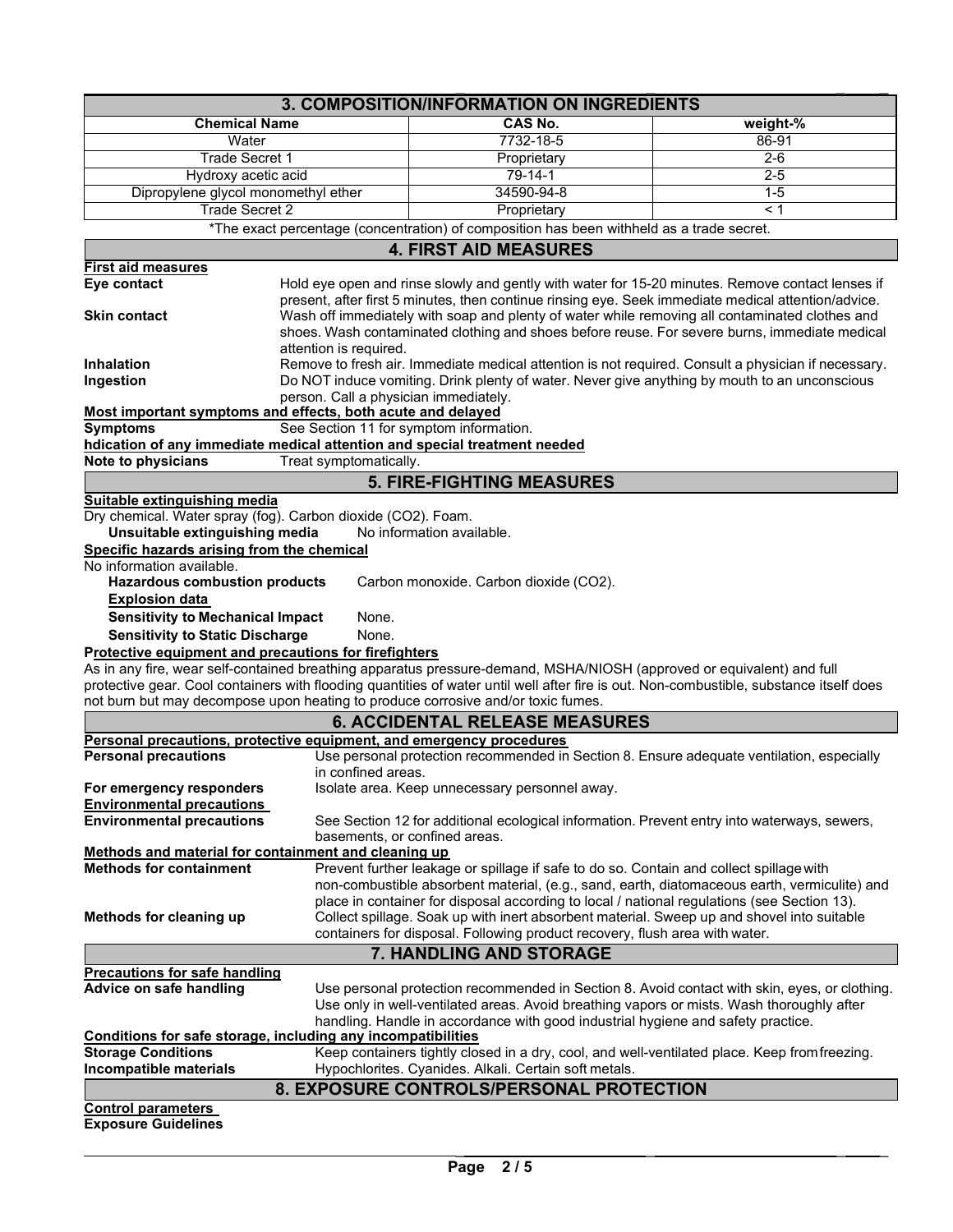| <b>Chemical Name</b>                                                                                               | <b>ACGIH TLV</b>                                                                                                                              | <b>OSHA PEL</b>                                                                          | <b>NIOSH IDLH</b>          |  |  |
|--------------------------------------------------------------------------------------------------------------------|-----------------------------------------------------------------------------------------------------------------------------------------------|------------------------------------------------------------------------------------------|----------------------------|--|--|
| Dipropylene glycol monomethyl ether                                                                                | STEL: 150 ppm                                                                                                                                 | TWA: 100 ppm                                                                             | IDLH: 600 ppm              |  |  |
| 34590-94-8                                                                                                         | <b>TWA: 100 ppm</b>                                                                                                                           | TWA: 600 mg/ $m3$                                                                        | <b>TWA: 100 ppm</b>        |  |  |
|                                                                                                                    |                                                                                                                                               | (vacated) STEL: 150 ppm                                                                  | TWA: 600 mg/ $m3$          |  |  |
|                                                                                                                    |                                                                                                                                               | (vacated) STEL: 900 mg/m <sup>3</sup>                                                    | STEL: 150 ppm              |  |  |
|                                                                                                                    |                                                                                                                                               |                                                                                          | STEL: $900 \text{ mg/m}^3$ |  |  |
| Appropriate engineering controls                                                                                   |                                                                                                                                               |                                                                                          |                            |  |  |
| <b>Engineering Controls</b><br>Individual protection measures, such as personal protective equipment               | Showers, eyewash stations, ventilation system.                                                                                                |                                                                                          |                            |  |  |
| <b>Eye/face protection</b>                                                                                         | Wear safety glasses with side shields (or goggles).                                                                                           |                                                                                          |                            |  |  |
| Skin and body protection                                                                                           |                                                                                                                                               |                                                                                          |                            |  |  |
|                                                                                                                    | Wear protective Neoprene™ gloves or rubber gloves. Normal work clothing (long sleeved                                                         |                                                                                          |                            |  |  |
|                                                                                                                    | shirt and long pants) is recommended. Apron recommended.<br>If exposure limits are exceeded or irritation is experienced, NIOSH/MSHA approved |                                                                                          |                            |  |  |
| <b>Respiratory protection</b>                                                                                      |                                                                                                                                               |                                                                                          |                            |  |  |
|                                                                                                                    |                                                                                                                                               | respiratory protection should be worn. Positive pressure supplied air respirators may be |                            |  |  |
|                                                                                                                    |                                                                                                                                               | required for high airborne contaminant concentrations. Respiratory protection must be    |                            |  |  |
|                                                                                                                    | provided in accordance with current local regulations.                                                                                        |                                                                                          |                            |  |  |
| General Hygiene Considerations Wash face, hands, and any exposed skin thoroughly after handling. Wash contaminated |                                                                                                                                               | clothing and shoes before reuse. Do not eat, drink, or smoke when using this product.    |                            |  |  |
|                                                                                                                    |                                                                                                                                               |                                                                                          |                            |  |  |
|                                                                                                                    | 9. PHYSICAL AND CHEMICAL PROPERTIES                                                                                                           |                                                                                          |                            |  |  |
| Information on basic physical and chemical properties<br><b>Physical state</b>                                     | Liquid                                                                                                                                        |                                                                                          |                            |  |  |
| <b>Appearance</b>                                                                                                  | Aqueous solution                                                                                                                              | Odor                                                                                     | Mild                       |  |  |
| Color                                                                                                              | Clear, Colorless                                                                                                                              | <b>Odor threshold</b>                                                                    | No information available   |  |  |
|                                                                                                                    | <b>Values</b>                                                                                                                                 | Remarks • Method                                                                         |                            |  |  |
| <b>Property</b>                                                                                                    | $\overline{2}$                                                                                                                                | $±1$ @ 21°C                                                                              |                            |  |  |
| рH<br>Melting point/freezing point                                                                                 | $<$ -6.7 °C / < 20 °F                                                                                                                         |                                                                                          |                            |  |  |
| Boiling point / boiling range                                                                                      | No information available                                                                                                                      |                                                                                          |                            |  |  |
| <b>Flash point</b>                                                                                                 | No information available                                                                                                                      |                                                                                          |                            |  |  |
|                                                                                                                    | No information available                                                                                                                      |                                                                                          |                            |  |  |
| <b>Evaporation rate</b>                                                                                            | No information available                                                                                                                      |                                                                                          |                            |  |  |
| Flammability (solid, gas)<br><b>Flammability Limit in Air</b>                                                      |                                                                                                                                               |                                                                                          |                            |  |  |
| <b>Upper flammability limit:</b>                                                                                   | No information available                                                                                                                      |                                                                                          |                            |  |  |
|                                                                                                                    |                                                                                                                                               |                                                                                          |                            |  |  |
| Lower flammability limit:                                                                                          | No information available                                                                                                                      |                                                                                          |                            |  |  |
| Vapor pressure                                                                                                     | No information available                                                                                                                      |                                                                                          |                            |  |  |
| <b>Vapor density</b>                                                                                               | No information available                                                                                                                      |                                                                                          |                            |  |  |
| <b>Specific Gravity</b>                                                                                            | $1.02$ g/cc                                                                                                                                   |                                                                                          |                            |  |  |
| <b>Water solubility</b>                                                                                            | Soluble in water                                                                                                                              |                                                                                          |                            |  |  |
| Solubility in other solvents                                                                                       | No information available                                                                                                                      |                                                                                          |                            |  |  |
| <b>Partition coefficient</b>                                                                                       | No information available                                                                                                                      |                                                                                          |                            |  |  |
| <b>Autoignition temperature</b>                                                                                    | No information available                                                                                                                      |                                                                                          |                            |  |  |
| <b>Decomposition temperature</b>                                                                                   | No information available                                                                                                                      |                                                                                          |                            |  |  |
| <b>Kinematic viscosity</b>                                                                                         | No information available                                                                                                                      |                                                                                          |                            |  |  |
| <b>Dynamic viscosity</b>                                                                                           | No information available                                                                                                                      |                                                                                          |                            |  |  |
| <b>Explosive properties</b>                                                                                        | No information available                                                                                                                      |                                                                                          |                            |  |  |
| <b>Oxidizing properties,</b>                                                                                       | No information available                                                                                                                      |                                                                                          |                            |  |  |
| <b>VOC Content (%)</b>                                                                                             | 2.79% (0.237 lbs/gal)                                                                                                                         |                                                                                          |                            |  |  |
|                                                                                                                    | <b>10. STABILITY AND REACTIVITY</b>                                                                                                           |                                                                                          |                            |  |  |
| <b>Reactivity</b>                                                                                                  |                                                                                                                                               |                                                                                          |                            |  |  |
| No data available                                                                                                  |                                                                                                                                               |                                                                                          |                            |  |  |
| <b>Chemical stability</b>                                                                                          |                                                                                                                                               |                                                                                          |                            |  |  |

**Chemical stability** Stable under recommended storage conditions. **Possibility of Hazardous Reactions** None under normal processing. **Conditions to avoid** None known. **Incompatible materials** Hypochlorites. Cyanides. Alkali. Certain soft metals. **Hazardous Decomposition Products** Carbon monoxide. Carbon dioxide (CO2). **11. TOXICOLOGICAL INFORMATION**

## **Information on likely routes of exposure**

# **Product Information**

Inhalation of vapors in high concentration may cause irritation of respiratory system.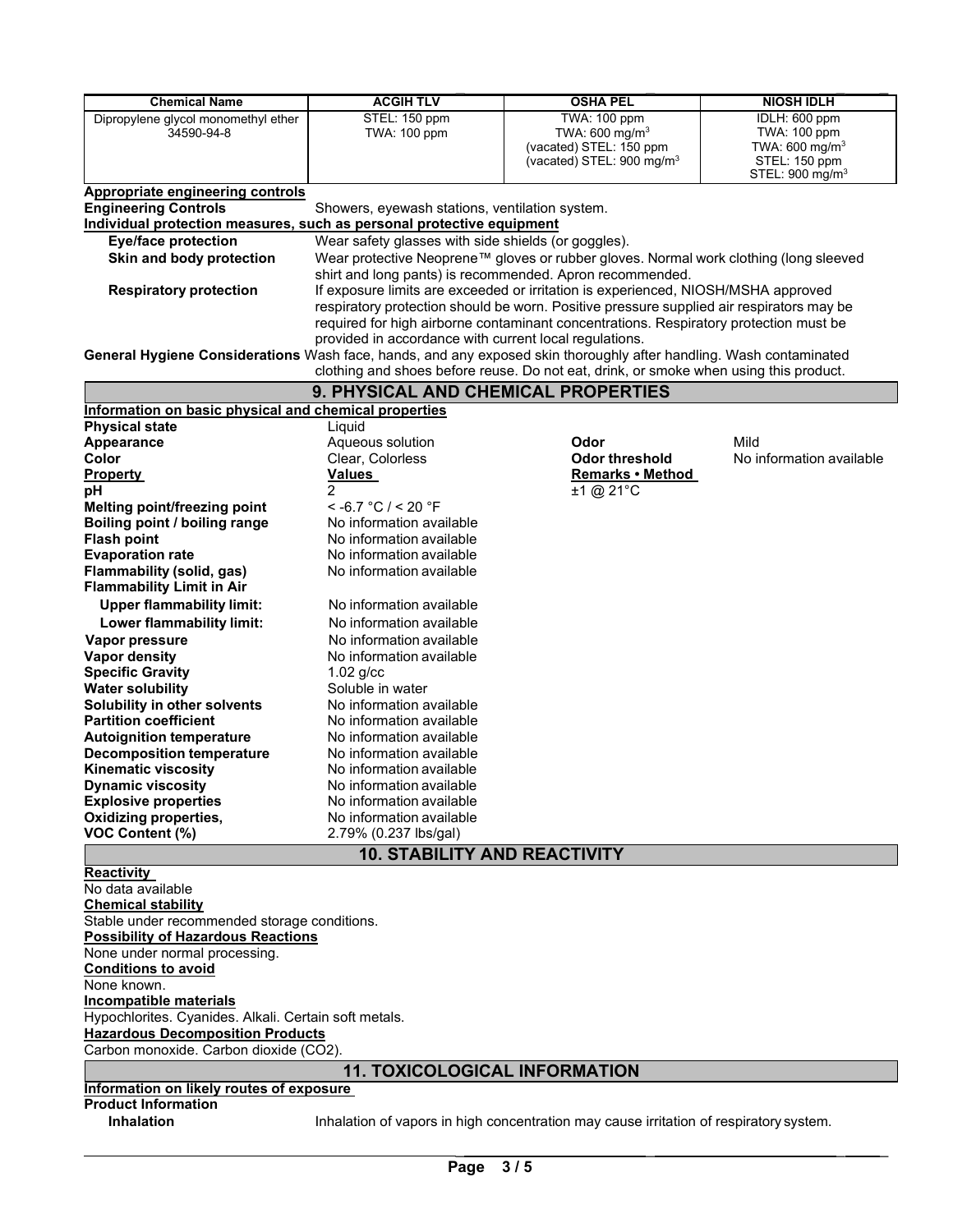| Eye contact<br>Irritating to eyes. Extended eye exposure may result in corneal damage.                                                                                                                      |                                                |                                                                                               |                                                                      |                                                                                                      |  |  |  |
|-------------------------------------------------------------------------------------------------------------------------------------------------------------------------------------------------------------|------------------------------------------------|-----------------------------------------------------------------------------------------------|----------------------------------------------------------------------|------------------------------------------------------------------------------------------------------|--|--|--|
| <b>Skin Contact</b><br>Prolonged contact may cause irritation.                                                                                                                                              |                                                |                                                                                               |                                                                      |                                                                                                      |  |  |  |
| Ingestion                                                                                                                                                                                                   | Harmful if swallowed.                          |                                                                                               |                                                                      |                                                                                                      |  |  |  |
| <b>Chemical Name</b>                                                                                                                                                                                        |                                                | Oral LD50                                                                                     | <b>Dermal LD50</b>                                                   | <b>Inhalation LC50</b>                                                                               |  |  |  |
| Water<br>7732-18-5                                                                                                                                                                                          |                                                | > 90 mL/kg (Rat)                                                                              |                                                                      |                                                                                                      |  |  |  |
| Trade Secret 1                                                                                                                                                                                              |                                                | $= 1310$ mg/kg (Rat)<br>$= 1780$ µL/kg (Rabbit)<br>= 2590 mg/kg (Rat)<br>$= 2$ mL/kg (Rabbit) |                                                                      |                                                                                                      |  |  |  |
| Hydroxy acetic acid<br>$79 - 14 - 1$                                                                                                                                                                        | $= 1950$ mg/kg (Rat)<br>$= 3.6$ mg/l (Rat) 4 h |                                                                                               |                                                                      |                                                                                                      |  |  |  |
| Dipropylene glycol monomethyl ether<br>$= 5400 \mu L/kg (Rat)$<br>$= 9500$ mg/kg (Rabbit)<br>34590-94-8                                                                                                     |                                                |                                                                                               |                                                                      |                                                                                                      |  |  |  |
| Information on toxicological effects                                                                                                                                                                        |                                                |                                                                                               |                                                                      |                                                                                                      |  |  |  |
| <b>Symptoms</b><br>No information available.                                                                                                                                                                |                                                |                                                                                               |                                                                      |                                                                                                      |  |  |  |
| Delayed and immediate effects as well as chronic effects from short and long-term exposure                                                                                                                  |                                                |                                                                                               |                                                                      |                                                                                                      |  |  |  |
| <b>Sensitization</b><br>No information available.                                                                                                                                                           |                                                |                                                                                               |                                                                      |                                                                                                      |  |  |  |
| <b>Germ cell mutagenicity</b>                                                                                                                                                                               |                                                | No information available.                                                                     |                                                                      |                                                                                                      |  |  |  |
| Carcinogenicity                                                                                                                                                                                             |                                                |                                                                                               |                                                                      | This product does not contain any carcinogens or potential carcinogens as listed by OSHA,            |  |  |  |
|                                                                                                                                                                                                             |                                                | IARC or NTP.                                                                                  |                                                                      |                                                                                                      |  |  |  |
| <b>Reproductive toxicity</b>                                                                                                                                                                                |                                                | No information available.                                                                     |                                                                      |                                                                                                      |  |  |  |
| <b>STOT - single exposure</b>                                                                                                                                                                               |                                                | No information available.                                                                     |                                                                      |                                                                                                      |  |  |  |
| <b>STOT - repeated exposure</b>                                                                                                                                                                             |                                                | No information available.                                                                     |                                                                      |                                                                                                      |  |  |  |
| <b>Aspiration hazard</b>                                                                                                                                                                                    |                                                | No information available.                                                                     |                                                                      |                                                                                                      |  |  |  |
| Numerical measures of toxicity - Product Information                                                                                                                                                        |                                                |                                                                                               |                                                                      |                                                                                                      |  |  |  |
| <b>Unknown Acute Toxicity</b>                                                                                                                                                                               |                                                |                                                                                               | 10.5 % of the mixture consists of ingredient(s) of unknown toxicity  |                                                                                                      |  |  |  |
| The following values are calculated based on chapter 3.1 of the GHS document                                                                                                                                |                                                |                                                                                               |                                                                      |                                                                                                      |  |  |  |
| Oral LD50                                                                                                                                                                                                   | 42,023.00 mg/kg                                |                                                                                               |                                                                      |                                                                                                      |  |  |  |
| Mist                                                                                                                                                                                                        | 102.90 mg/l                                    |                                                                                               |                                                                      |                                                                                                      |  |  |  |
| <b>12. ECOLOGICAL INFORMATION</b>                                                                                                                                                                           |                                                |                                                                                               |                                                                      |                                                                                                      |  |  |  |
| <b>Ecotoxicity</b>                                                                                                                                                                                          |                                                |                                                                                               |                                                                      |                                                                                                      |  |  |  |
| 4.95% of the mixture consists of components(s) of unknown hazards to the aquatic environment                                                                                                                |                                                |                                                                                               |                                                                      |                                                                                                      |  |  |  |
| <b>Chemical Name</b>                                                                                                                                                                                        |                                                |                                                                                               | Fish                                                                 | Crustacea                                                                                            |  |  |  |
| 5000: 96 h Brachy danio rerio mg/L LC50 static<br>Hydroxy acetic                                                                                                                                            |                                                |                                                                                               |                                                                      |                                                                                                      |  |  |  |
|                                                                                                                                                                                                             | acid 79-14-1                                   |                                                                                               |                                                                      |                                                                                                      |  |  |  |
|                                                                                                                                                                                                             |                                                |                                                                                               |                                                                      |                                                                                                      |  |  |  |
| Dipropylene glycol monomethyl ether<br>34590-94-8                                                                                                                                                           |                                                |                                                                                               | 10000: 96 h Pimephales promelas mg/L LC50 static                     | 1919: 48 h Daphnia magna mg/L LC50                                                                   |  |  |  |
|                                                                                                                                                                                                             |                                                |                                                                                               |                                                                      |                                                                                                      |  |  |  |
| <b>Persistence and degradability</b><br>No information available.                                                                                                                                           |                                                |                                                                                               |                                                                      |                                                                                                      |  |  |  |
| <b>Bioaccumulation</b>                                                                                                                                                                                      |                                                |                                                                                               |                                                                      |                                                                                                      |  |  |  |
|                                                                                                                                                                                                             | <b>Chemical Name</b>                           |                                                                                               |                                                                      | <b>Partition coefficient</b>                                                                         |  |  |  |
| Hydroxy acetic acid - 79-14-1                                                                                                                                                                               |                                                |                                                                                               |                                                                      | -1.11                                                                                                |  |  |  |
| Dipropylene glycol monomethyl ether - 34590-94-8                                                                                                                                                            |                                                |                                                                                               |                                                                      | $-0.064$                                                                                             |  |  |  |
| <b>Mobility</b><br>Soluble in water.                                                                                                                                                                        |                                                |                                                                                               |                                                                      |                                                                                                      |  |  |  |
| Other adverse effects                                                                                                                                                                                       |                                                | No information available                                                                      |                                                                      |                                                                                                      |  |  |  |
|                                                                                                                                                                                                             |                                                | <b>13. DISPOSAL CONSIDERATIONS</b>                                                            |                                                                      |                                                                                                      |  |  |  |
| <b>Waste treatment methods</b>                                                                                                                                                                              |                                                |                                                                                               |                                                                      |                                                                                                      |  |  |  |
| <b>Disposal of wastes</b>                                                                                                                                                                                   |                                                |                                                                                               |                                                                      | Disposal should be in accordance with applicable regional, national, and local laws and regulations. |  |  |  |
| <b>Contaminated packaging</b>                                                                                                                                                                               |                                                |                                                                                               | Dispose of in accordance with federal, state, and local regulations. |                                                                                                      |  |  |  |
|                                                                                                                                                                                                             |                                                | <b>14. TRANSPORT INFORMATION</b>                                                              |                                                                      |                                                                                                      |  |  |  |
| DOT                                                                                                                                                                                                         | Not regulated                                  |                                                                                               |                                                                      |                                                                                                      |  |  |  |
|                                                                                                                                                                                                             |                                                |                                                                                               |                                                                      |                                                                                                      |  |  |  |
|                                                                                                                                                                                                             |                                                | <b>15. REGULATORY INFORMATION</b>                                                             |                                                                      |                                                                                                      |  |  |  |
| <b>International Inventories</b>                                                                                                                                                                            |                                                |                                                                                               |                                                                      |                                                                                                      |  |  |  |
| <b>TSCA</b>                                                                                                                                                                                                 | Complies                                       |                                                                                               |                                                                      |                                                                                                      |  |  |  |
| <b>DSL/NDSL</b>                                                                                                                                                                                             | Complies                                       |                                                                                               |                                                                      |                                                                                                      |  |  |  |
| <b>EINECS/ELINCS</b>                                                                                                                                                                                        |                                                | No information available                                                                      |                                                                      |                                                                                                      |  |  |  |
| L <u>eaend:</u>                                                                                                                                                                                             |                                                |                                                                                               |                                                                      |                                                                                                      |  |  |  |
| TSCA - United States Toxic Substances Control Act Section 8(b) Inventory                                                                                                                                    |                                                |                                                                                               |                                                                      |                                                                                                      |  |  |  |
| <b>DSL/NDSL - Canadian Domestic Substances List/Non-Domestic Substances List</b><br><b>EINECS/ELINCS</b> - European Inventory of Existing Chemical Substances/European List of Notified Chemical Substances |                                                |                                                                                               |                                                                      |                                                                                                      |  |  |  |
| <b>US Federal Requiations</b>                                                                                                                                                                               |                                                |                                                                                               |                                                                      |                                                                                                      |  |  |  |